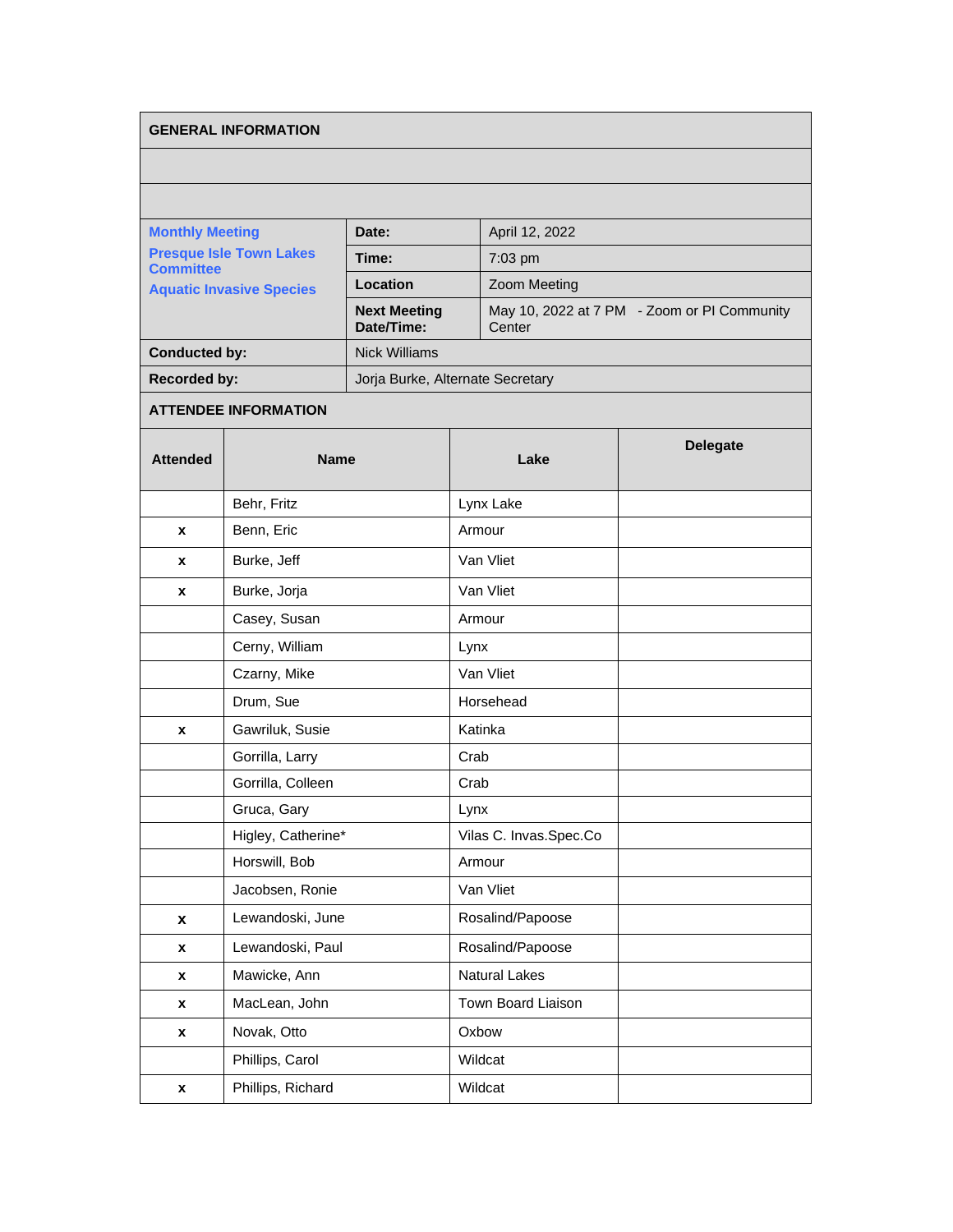| $\mathbf{x}$ | Plouff, Gary                                   | <b>Frontier Lakes</b>                      |  |
|--------------|------------------------------------------------|--------------------------------------------|--|
| $\mathbf{x}$ | Preston, Tom                                   | Katinka                                    |  |
| $\mathbf x$  | Ruch, Bob                                      | Carlin                                     |  |
| $\mathbf{x}$ | Ruch, Judy                                     | Carlin                                     |  |
| $\mathbf{x}$ | Sisbach, Sarah                                 | Presque Isle                               |  |
|              | Speer, Gail                                    | Katinka                                    |  |
|              | Strauss, Lynn                                  | Horsehead                                  |  |
|              | Suffron, John                                  | Annabelle                                  |  |
|              | Suffron, Kay                                   | Annabelle                                  |  |
| $\mathbf{x}$ | Vogt, Dave                                     | Annabelle                                  |  |
|              | Walters, Lorine                                | Horsehead/Town Clerk                       |  |
|              | Watkins, Mary                                  | Carlin                                     |  |
| $\mathbf{x}$ | Weber, Cathy Logan*                            | Little Horsehead,<br>Town Board Supervisor |  |
|              | Wiegand, Tom                                   | Horsehead                                  |  |
|              | Wierzba, Tom                                   | <b>Big</b>                                 |  |
| $\mathbf{x}$ | Williams, Nick                                 | Crab                                       |  |
|              | Zarembka, Fred<br>*Indicates non-voting member | <b>Big</b>                                 |  |

| <b>MEETING MINUTES</b>         |                                                                                                                                   |
|--------------------------------|-----------------------------------------------------------------------------------------------------------------------------------|
| <b>Topic/Subject</b>           | <b>Discussion Items</b>                                                                                                           |
| Call to Order                  | Nick Williams @ 7:003pm                                                                                                           |
| Pledge of Allegiance           | Deferred.                                                                                                                         |
| Secretaries' Minutes           | Approved as is.                                                                                                                   |
| Changes/additions to<br>agenda | None                                                                                                                              |
| Intro of new<br>members/guests | Dave Bogan, Natural Lakes; Philip Preston, Katinka Lake                                                                           |
| Treasurer's Report/Budget      | Current balance is \$3,883.63 which includes a \$.95 interest payment. No<br>other activity this month per Treasurer, Otto Novak. |
| Correspondence                 | None                                                                                                                              |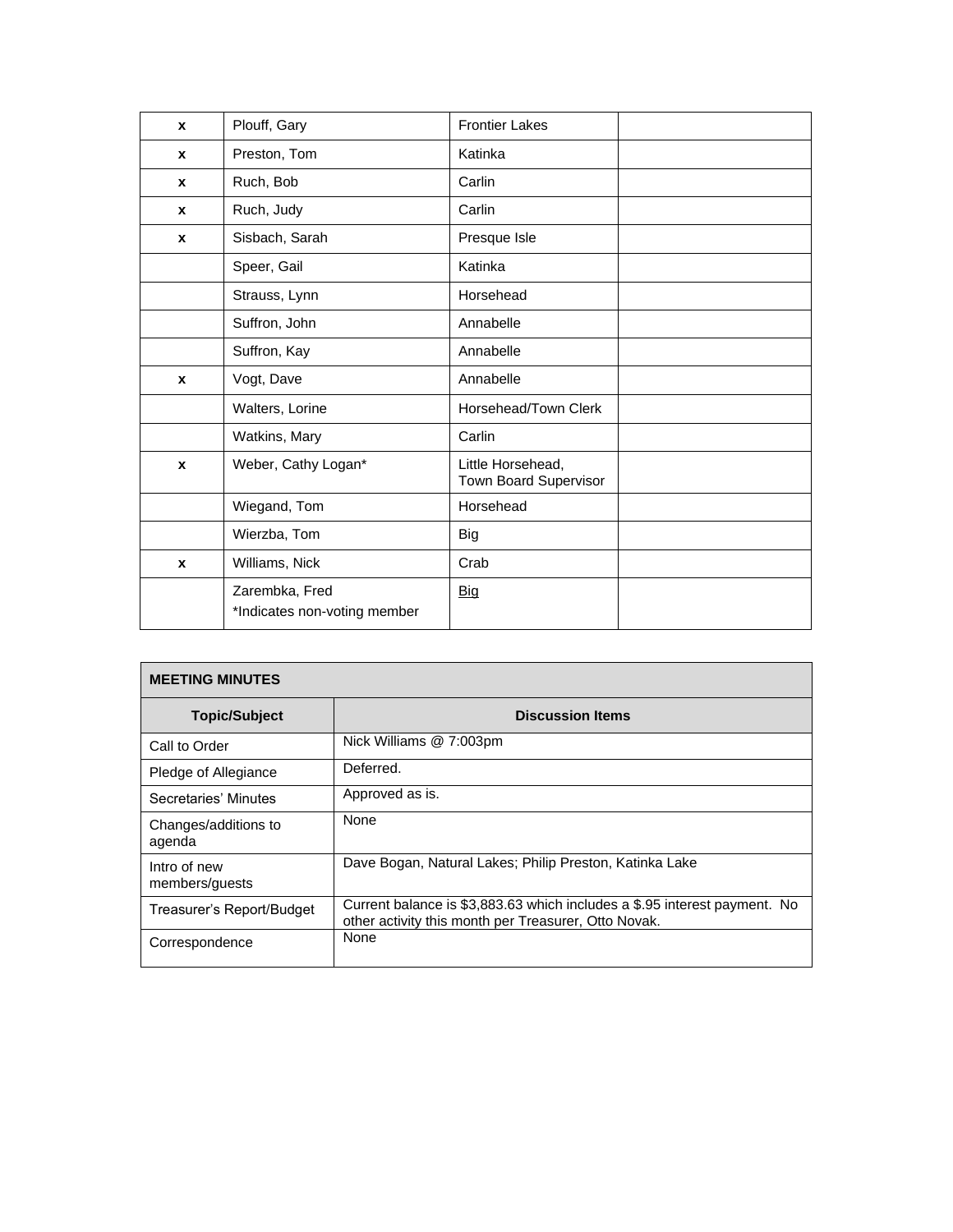| <b>Old Business</b> | a. Lake Study Grants for 2017: Final accounting                                                  |
|---------------------|--------------------------------------------------------------------------------------------------|
|                     | (see attachment): Includes Oxbow Lake, Stateline                                                 |
|                     | Lake, Frontier Lakes and in Natural Lakes: Morton,                                               |
|                     | McCollough, Beaver and Dunn Lakes. Also                                                          |
|                     | acknowledged, by Nick, were the Whitewater                                                       |
|                     | donations for each lake study.                                                                   |
|                     | b. Lake Study Grant for 2018/2019: Where are we:                                                 |
|                     | 1. Part of the discussion included details regarding                                             |
|                     | DNR lake study grant reporting requirements                                                      |
|                     | especially pertaining to the new shoreline analysis                                              |
|                     | section and whether the committee can or cannot                                                  |
|                     | modify DNR requirements after a grant has been                                                   |
|                     | awarded. Nick will send an educational email to the                                              |
|                     | town board covering these issues. This is an offshoot                                            |
|                     | of public comments at the April 7 town board                                                     |
|                     | meeting.                                                                                         |
|                     | After Nick read the letter intended for the PI Town                                              |
|                     | Board, discussion centering around lake study grants                                             |
|                     | and Dean Premo/Whitewater Company (WW) and a                                                     |
|                     | PI resident's criticism of PITLC re a perceived                                                  |
|                     | violation of her 4 <sup>th</sup> Amendment rights and open                                       |
|                     | fields doctrines by WW during a shoreline review                                                 |
|                     | for the purposes of a lake study grant application                                               |
|                     | ensued. It was alleged by the resident that WW                                                   |
|                     | personnel were photographing their dock. John                                                    |
|                     | Maclean, town chair (and liaison), doesn't like the                                              |
|                     | idea of a letter to the town board from Nick                                                     |
|                     | Williams, PITLC Chair, addressing a resident's                                                   |
|                     | concern of a perceived violation of their rights.                                                |
|                     | Nick read the letter which states the requirement of                                             |
|                     | shoreline inspection for grant awards comes from                                                 |
|                     | the DNR; PITLC does not set up the criteria, the<br>DNR does. If the resident has concerns about |
|                     | shoreline review, they need to forward them to the                                               |
|                     | DNR not PITLC and not to the PI Town Board.                                                      |
|                     | Further, PITLC/WW undertakes tasks as directed by                                                |
|                     | the DNR before any grant dollars are paid to the                                                 |
|                     | town. Nick emphasized that the DNR establishes                                                   |
|                     | the criteria (i.e., inspection of the shoreline). It was                                         |
|                     | also noted, that everyone's property is continually                                              |
|                     | being photographed via satellite and has been for                                                |
|                     | many years.                                                                                      |
|                     |                                                                                                  |
|                     | Discussion continued with the following comments re review                                       |
|                     | of the Lake Study Grant for 2018/2019:                                                           |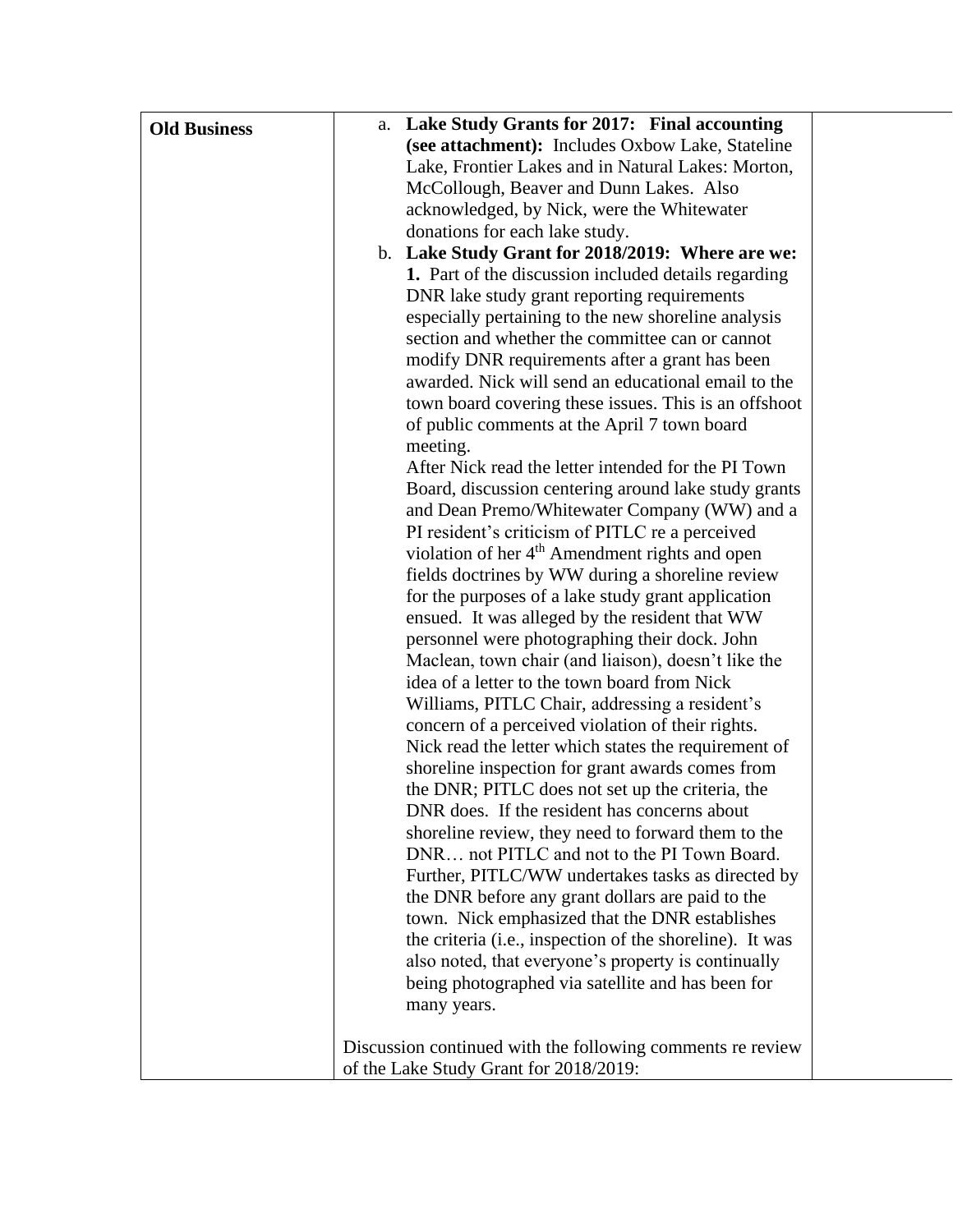| John M. objects to the letter Nick has written and read. He     |
|-----------------------------------------------------------------|
| considers photographing a shoreline, one of many DNR            |
| requirements for reimbursement of grant monies, an invasion     |
| of privacy. He states that he thinks Whitewater is a sham       |
| and that he also objects to having to sign two checks for their |
| services.                                                       |
| Richard P, speaking as an attorney who has spent time           |
| studying constitutional law, advises that photographing the     |
| shoreline from the water is entirely permissible under federal  |
| and state law.                                                  |
| Paul L explained that pictures were taken of logs in the        |
| water and vegetation on the shoreline, not private homes or     |
| docks.                                                          |
| Ann M. suggests if John receives complaints from citizens       |
| in the future, those complaints be forwarded to PITLC so a      |
| coordinator from the lake in question can contact that person   |
| to explain any issues as education is part of PITLC's           |
| purpose. Also, for further clarification, a survey could be     |
| taken to determine how many lakeshore residents are             |
| actually in favor of lakeshore studies vs those who are not.    |
| Sarah S and Judy R both spoke of residents who are              |
| interested in learning more about lakeshore studies. Having     |
| any complainant document the offensive photo in question        |
| would be helpful.                                               |
|                                                                 |
| 2. 13 Lakes' reports are in progress. Whitewater's (WW)         |
| reports will begin arriving soon (Annabelle Lake report has     |
| already been received). Earlier in the year, Nick received the  |
| reports from WW, then sent them to PITLC committee              |
| members to review for errors. Comments by members were          |
| returned to Nick who then forwarded them to WW. Reports         |
| were repaired by WW, then sent to Kevin Gauthier/DNR            |
| who is projecting completion in May 2022. Two things were       |
| noted: 1. that in the past, final approval could take up to a   |
| year and 2. we only get paid by the DNR after all reports are   |
| approved.                                                       |
| Discussion re these reports:                                    |
| Sarah S: Rusty crayfish in PI Lake appear to have reduced.      |
| Could be due to gut bacteria or a virus, could just be cyclical |
| or food supply. Addressing plants in PI Lake, it was noted      |
| some aquatic plants thrive in disturbed water whereas others    |
| grow better in quiet area. Sarah also commented re WW's         |
| willingness to answer questions during the time they were       |
| inspecting the shoreline on Oxbow Lake                          |
| Tom P: Pyrethrin from mosquito spraying could be an issue       |
| in changes seen in PI Lake.                                     |
|                                                                 |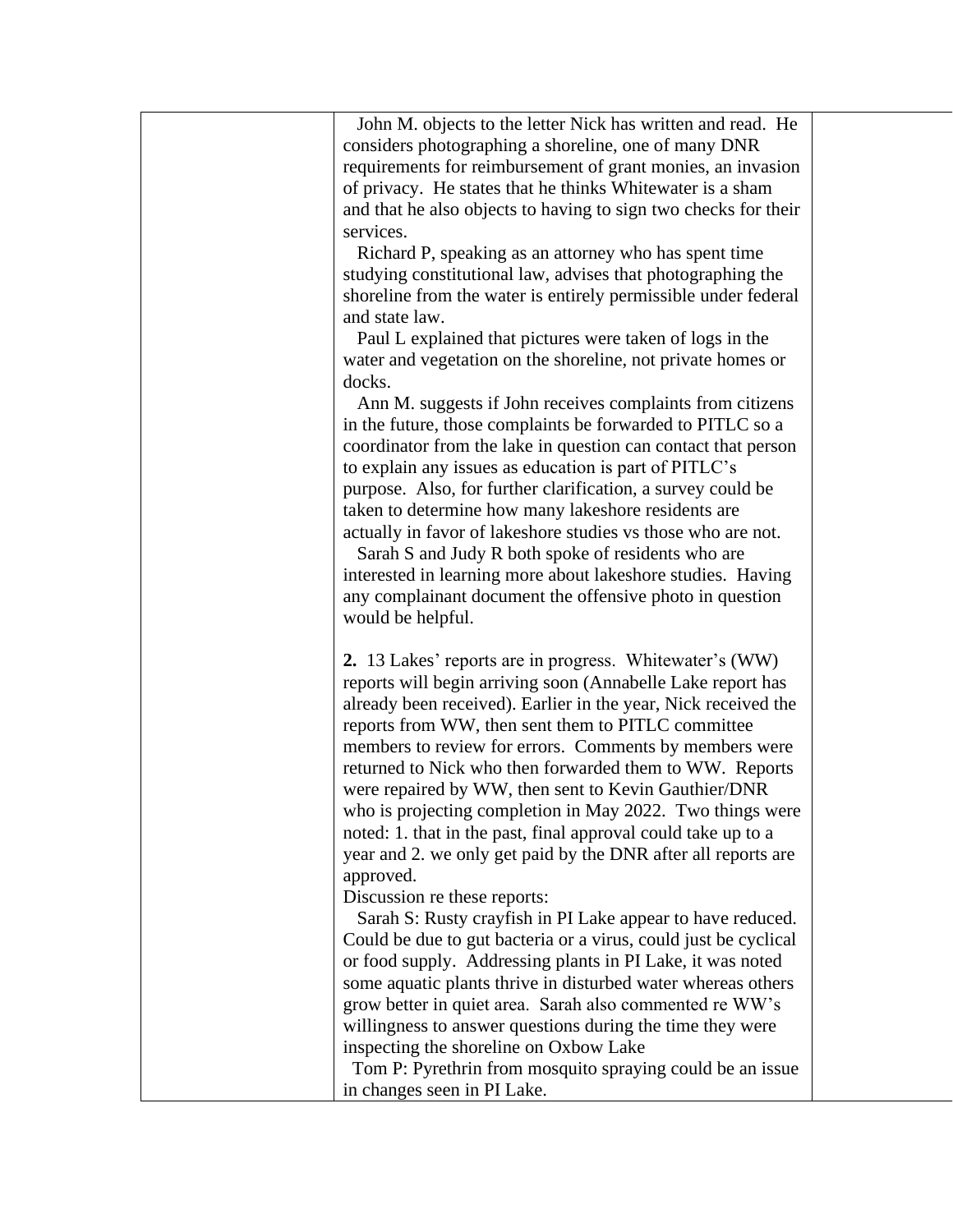| Ann M: There is a virus affecting the population of rusty       |  |
|-----------------------------------------------------------------|--|
| crayfish on McCullough. Smallmouth Bass have figured out        |  |
| the "rusties" are worth going after.                            |  |
| Nick W: Perhaps populations are in a dropping cycle. Also,      |  |
| Northland College in Ashland has been contacted. Crab           |  |
| Lake has again hired the same landing boat monitor.             |  |
| Paul L: Dean Premo/WW talked about fluctuations in              |  |
| plants and other aquatic life during one of the Papoose Lake    |  |
| studies during a pontoon cruise and how this is a naturally     |  |
| occurring shift in prevalent plant life.                        |  |
| Nick reminds us that another benefit of our surveys is the      |  |
| recurring relationship PITLC has maintained for many years      |  |
| with the same vendor, Whitewater.                               |  |
| Eric B to John M: You're hearing good quality scientific        |  |
| data here. It's complicated to collect with a systematic        |  |
| survey. Andit's not cheap!                                      |  |
| Philip P: Appreciates the establishing of where we are          |  |
| with our lakes today and working to preserve their quality.     |  |
| It was noted by a committee member "we are not                  |  |
| scientists" and that the most important factor in lakes studies |  |
| is the education of residents. PITLC has been supporting PI     |  |
| lakes' studies for 17 years. It has been found that most        |  |
| people do want to learn and do the right thing for the lakes.   |  |
| Dave V is happy to see WW include lake monitoring on            |  |
| individual lakes in their reports.                              |  |
| c. Shoreland study - Carlin Lake: In progress.                  |  |
| Grant work was done in 2020. Photos are not posted              |  |
| on DNR website yet. As soon as they are, WW will                |  |
| be able to finish up.                                           |  |
| d. Hazardous Wake Ordinance: PI Town Board                      |  |
| determined there would be no new ordinance as VC                |  |
| Circuit Court Judge did not rule in favor of the Last           |  |
| Wilderness Alliance request for a ruling of direct              |  |
| legislation. A referendum question regarding the                |  |
| ordinance was not included on the April 15, 2022,               |  |
| ballot. An unidentified member mentioned that the               |  |
| DNR is beginning to look at legislation for this issue          |  |
| and WI Lakes are beginning to lobby as well.                    |  |
| <b>Internet Update:</b> The Town's cost share has been<br>e.    |  |
| reduced and the PSC grant will be covered if it's               |  |
| awarded to Charter. There will be no tax increase to            |  |
| cover this cost. The Broadband Committee                        |  |
| appreciated all the letters of support. If Charter is           |  |
| awarded this grant, all property owners in PI will              |  |
| receive updated broadband access. If we receive                 |  |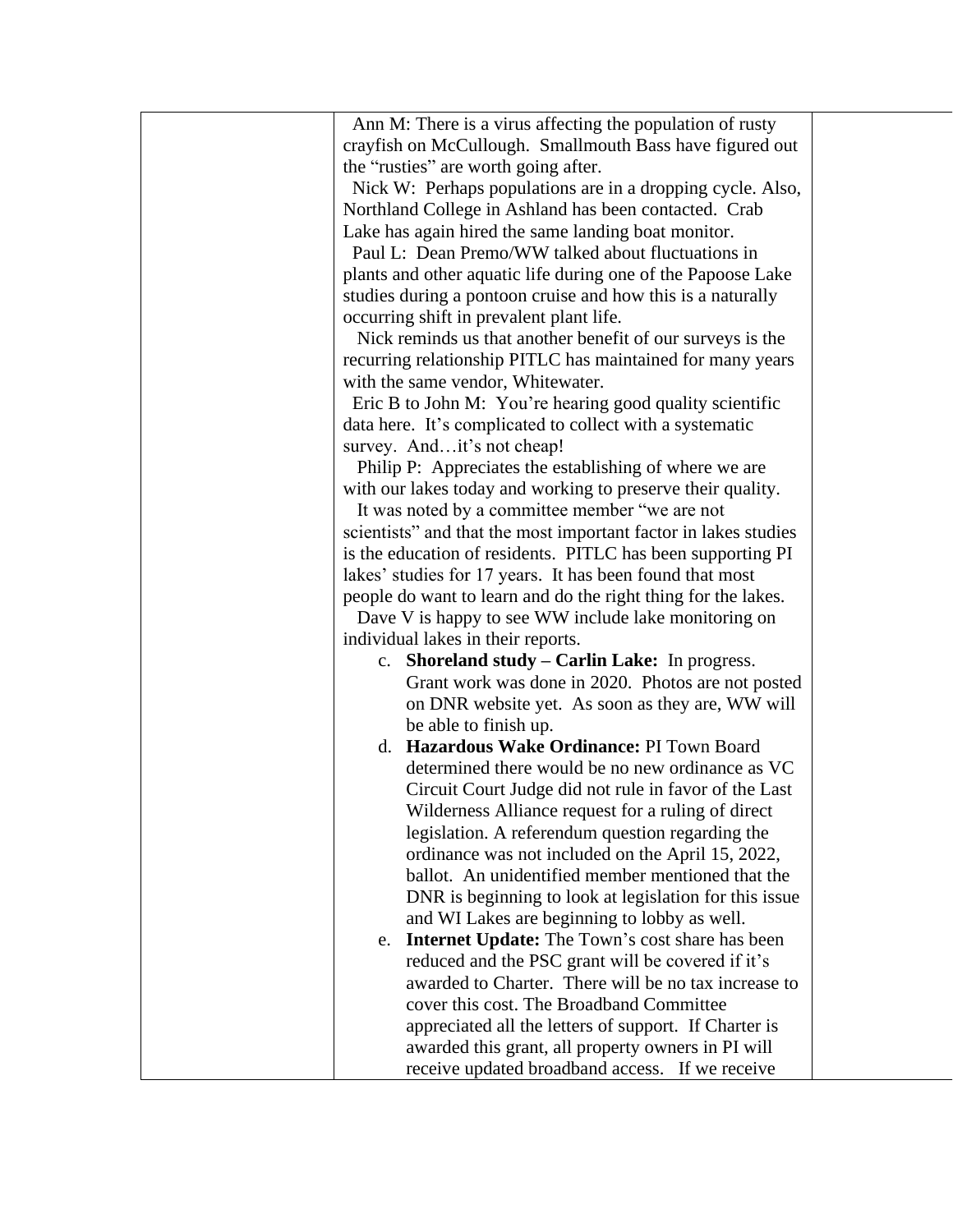|  | the grant, everyone in PI will get the same level of  |  |
|--|-------------------------------------------------------|--|
|  | service at the same cost.                             |  |
|  | f. Other: Nick/Sarah noted that fishermen on PI Lake  |  |
|  | last fall thought they saw evidence of spiney water   |  |
|  | fleas and reported same to the DNR. Samples were      |  |
|  | taken, there were no invasives found. Much like an    |  |
|  | occurrence on Stateline Lake a couple years back      |  |
|  | when a MI DNR person suspected curly pond weed        |  |
|  | which turned out to be a native plant and not the cpw |  |
|  | invasive. It's good to have people looking out for    |  |
|  | our lakes!!                                           |  |
|  |                                                       |  |
|  |                                                       |  |
|  |                                                       |  |